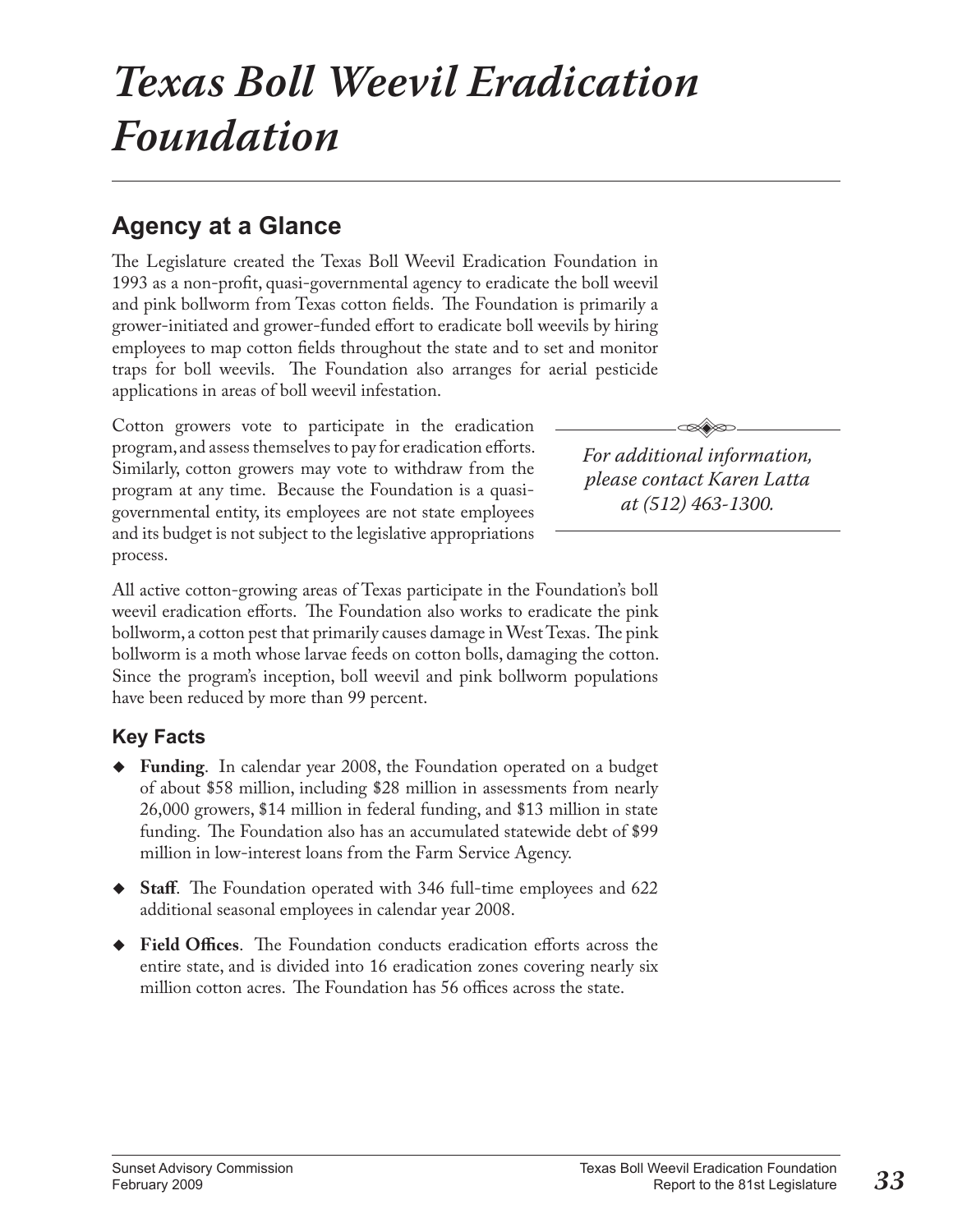#### **Board of Directors (21)**

Woodrow Anderson, Chair (Colorado City) Don Parrish, Vice Chair (Plains) Weldon Melton, Secretary (Plainview) John Inman, Treasurer (Childress) Joe Alspaugh (Slaton) Steven Beakley (Ennis) Keith Bram (El Campo) Ron Craft (Plains) Kenneth Gully (Eolz) Eddy Herm (Ackerly) Tryne Mengers (Tynan) Carey Niehues (Garden City) Hylton Nolan (Seminole) John Norman (Weslaco) John Saylor (Muleshoe) Craig Shook (Corpus Christi) Sam Simmons (Harlingen) Larry Turnbough (Balmorhea) Neil Walter (Oglesby) Keith Watson (Dumas) Mike Wright (Wolfforth)

#### **Agency Head**

Lindy Patton, President and CEO (325) 672-2800

#### **Recommendations**

- 1. Continue the Texas Boll Weevil Eradication Foundation for 12 years.
- 2. Provide the Foundation flexibility in the collection and use of grower assessments to meet the changing nature of boll weevil eradication efforts.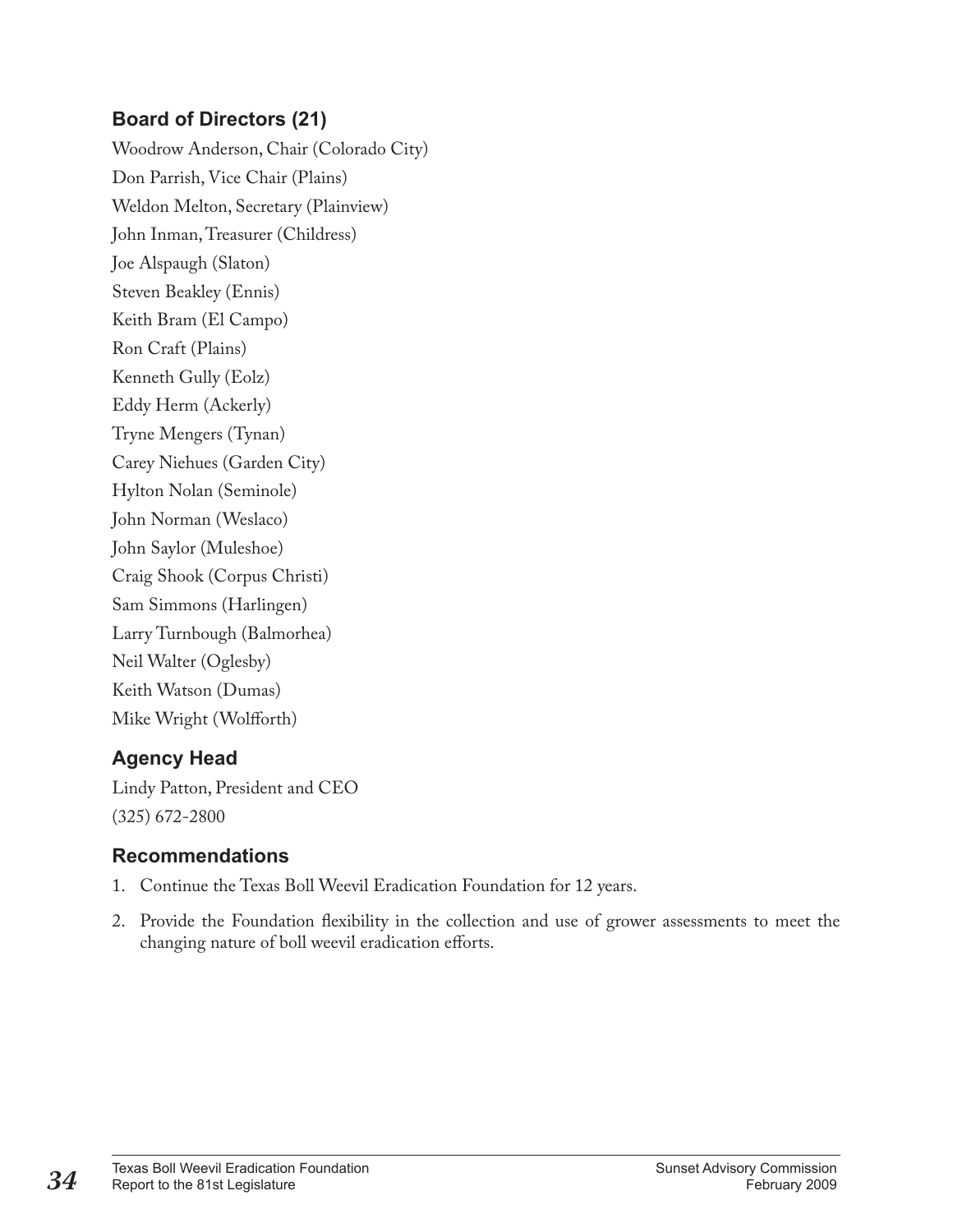# *Issue 1*

#### *Texas Has a Continuing Need for the Texas Boll Weevil Eradication Foundation.*

#### **Key Findings**

- Texas has a continuing interest in eliminating the boll weevil to protect the cotton industry and promote the wider benefits of boll weevil control.
- $\blacklozenge$  The Foundation's cooperative approach to boll weevil eradication offers some advantages over traditional regulatory approaches.

Boll weevil eradication is beneficial to cotton growers in Texas, as Texas is the top cotton-producing state in the United States. Increased cotton production, largely resulting from boll weevil eradication efforts, greatly benefits Texas' economy, as the cotton industry contributes significantly to the state's economic health. Since its inception, the Foundation has reduced boll weevil and pink bollworm populations by more than 99 percent. The Foundation effectively accomplishes its mission of working to eradicate the boll weevil and pink bollworm from Texas cotton fields. The Foundation's current structure promotes meaningful participation by cotton growers that encourages a cooperative, self-policing attitude and makes the program more proactive than traditional regulatory approaches.

### **Recommendation**

#### **Change in Statute**

#### **1.1 Continue the Texas Boll Weevil Eradication Foundation for 12 years.**

This recommendation would continue the Texas Boll Weevil Eradication Foundation as a quasigovernmental agency with oversight from the Texas Department of Agriculture for the standard 12 year period, until 2021.

# *Issue 2*

#### *Statute Limits the Foundation's Ability to Adapt the Use and Collection of Grower Assessments to Meet the Changing Nature of Boll Weevil Eradication Efforts.*

### **Key Findings**

- $\blacklozenge$  The statutory provision prohibiting assessments from being used outside the zone in which they were collected could have unintended consequences on certain growers, affecting the overall effectiveness of the State's eradication efforts.
- The Foundation's method for collecting assessments based on acres of cotton in production is difficult to collect and unfair to some growers.

The Texas Boll Weevil Eradication Foundation primarily funds boll weevil and pink bollworm eradication efforts by collecting assessments from cotton growers based on the number of acres in